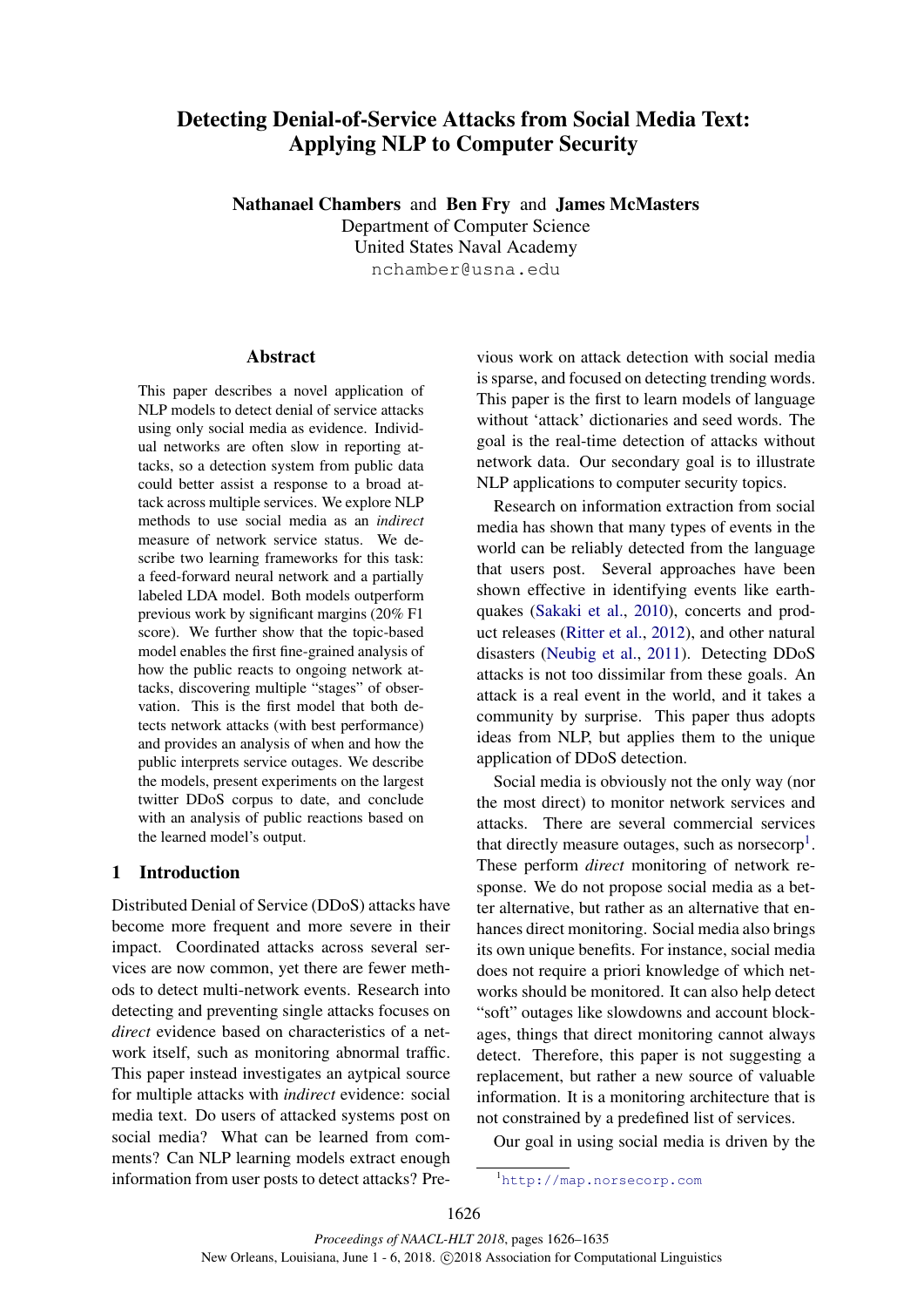hypothesis that as a network attack unfolds, its users go through a series of observational stages that can be automatically learned and detected. The first stage is a state of confusion and basic symptom observation, as seen in the following real tweets from Twitter:

*hey linode what's happening? I can't login, my servers are down and you don't reply on mails? is xbox live experiencing some issues?*

These tweets don't discuss an attack even though that is what was occurring. Later stages then develop into direct commentary as the community coelesces to a belief that an attack is the cause:

*Breaking: Band of America website rumored to be under DDoS attack.*

#### *Citi Bank & BofA under Massive DDoS attack*

We show that our proposed LDA-based model can effectively identify these stages. There is very little previous work in this area, and that which exists focuses entirely on the second stage. Ritter et al. (2015) proposed models that include hardcoded keywords like 'DDoS' and phrases like '<entity> is down'. Their work helped identify attacks with social media, but these identifications tend to be *after* the news has already reported it. Early symptoms that are discussed don't use words like 'DDoS' because the conclusion has not yet been drawn. We thus propose the first learning models that identify *early* attack discussions: the first is a neural network, and the second is a broader topic model that provides better insight into the evolution of an attack.

Finally, our last goal is to model the themes and topics that users notice during network attacks. This is a somewhat subjective analysis, but it is backed by an empirical model trained from real-world data. Not only do we empirically produce state-of-the-art results, 25% gains over previous work, we also show that our detection system learns topics of discussion previously uninvestigated in the security field.

The core contributions of this paper are as follows: (1) a *25% improvement* over previous work on attack detection, (2) we present the first neural network results on detecting network attacks from social media, (3) we present a partially labeled LDA model for detecting network attacks with state-of-the-art results, (4) the PLDA enables the first analysis of the evolution of an attack as seen through its users, and (5) we make available the largest list of historical DDoS attacks to date.

# 2 Previous Work

The most relevant line of research to this paper is *event extraction* from social media. Space prohibits describing all work; the major approaches vary in levels of supervision. Ritter et al. (2012) used a Latent Dirichlet Allocation model to identify events in text *without* labeled data. They showed you can cluster and extract events like concerts, movies, and performances into a calendar. General event detection from social media has continued in several threads (Benson et al., 2011; Popescu et al., 2011; Anantharam et al., 2015; Wei, 2016; Zhou et al., 2017). Guo et al. (2013) link tweets to news stories using an annotated dataset. Sakaki et al. (2010) detect earthquake events by monitoring tweets with keywords like 'earthquake'. This is similar in goal to our paper, but different in approach and brittle in its application. We crucially do *not assume* that users use known keywords and phrases.

We take inspiration from the thread of work on flu detection (Lamb et al., 2013; Broniatowski et al., 2013). Their work leverages mentions of an event ('caught', 'sick', 'flu'), and then uses human annotators to label these mentions as relevant to the desired event (flu). We also identify mentions of an event, but we crucially differ by *not knowing* event words a priori. We believe a typical user does not know what a DDoS attack is, so we cannot assume certain language will be used. A major contribution of this work is the first analysis of how the (perhaps uninformed) public perceives DDoS attacks as they occur.

The first work (to our knowledge) on attack detection from Twitter was Motoyama et al. (2010). They tracked a single phrase "X is down" and experimented with whether outages could be detected from its counts. They use a trend detection formula to notice increases of this one phrase to trigger an alert. We compare against this strong baseline later. The work by Kergl et al. (2016) uses social media to identify users who discuss zero-day exploits. While not directly related to the work in this paper, its success reinforces the hypothesis that social media contains useful data for computer security monitoring.

The main thread in this area is the learning model from Ritter et al. (Ritter et al., 2015) and follow-on work (Kergl, 2015; Chang et al., 2016). They proposed a weakly supervised learner to identify cybersecurity events from Twitter. They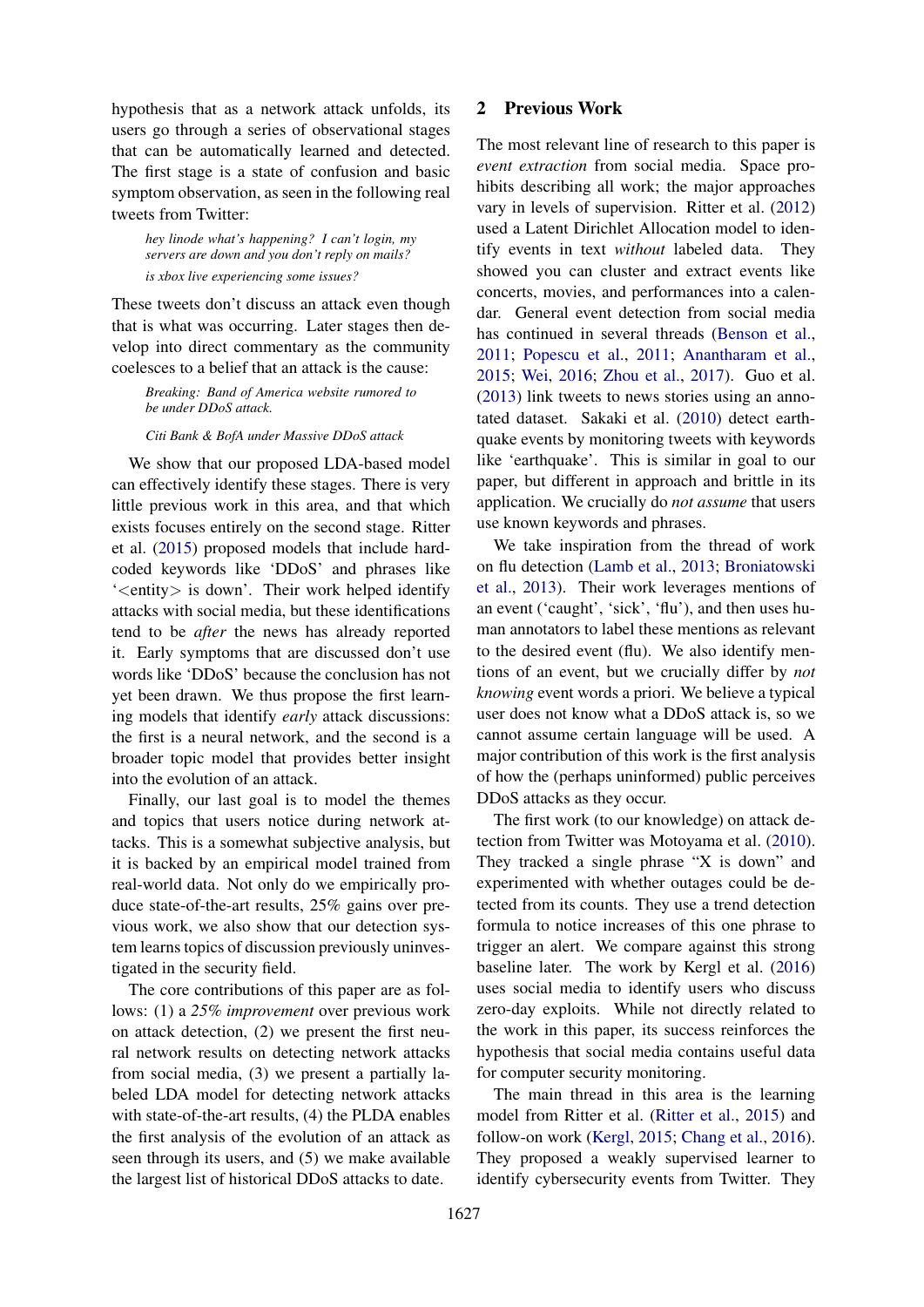|  |  | <b>Attacked Services (dd-mm-yy)</b> |
|--|--|-------------------------------------|
|--|--|-------------------------------------|

| 16-06-14       | Lib. Congress   | $18-07-16$ |
|----------------|-----------------|------------|
| $14 - 03 - 15$ | Newsweek        | $29-09-16$ |
| $20-09-14$     | Planned Parent. | $29-07-15$ |
| $21 - 10 - 16$ | Reddit          | $19-04-13$ |
| $27-03-15$     | Spamhaus        | $18-03-13$ |
|                |                 |            |

Table 1: A sample of 10 DDoS events in our dataset. A 20 day span is collected around each attack date.

collected tweets that contain the word *'DDoS'*, and then collected a set of known network attack days. The known days provided a training set from which they trained this weakly-supervised classifier on the 'DDoS' tweets. An important constraint in their approach, similar to flu research, is the need to use a seed word(s). Seed words enable the collection of a very relevant training set, but it limits the system because it depends on social media posts to use these words, and more importantly, to actually know that a DDoS is happening. We instead hypothesize that attacks are preceded by users who first observe symptoms of the attack, and don't directly discuss a DDoS or use related attack words. Our analysis shows we match several orders of magnitude more tweets.

# 3 Datasets

We manually created a dataset of historical DDoS attacks that include the entity attacked and the date of attack. Most past attacks are difficult to identify hour ranges, so we used a full 24-hour day as our granularity. We included 6 attacks with sufficient volume from previous work (Ritter et al., 2015), but we grew this set to 50 attacks based on our own investigations into recent years, mostly through web search results for 'DDoS attacks'. Table 1 lists *some* of these for illustration of its diversity. The full list is at www.usna.edu/Users/cs/ nchamber/data/ddos/

For each of these known attacks, we collected tweets that contained the attacked entity's name in a 20-day period: 17 days prior to the attack, 1 day on the attack, and 2 days following. We wanted a sufficient lead up to the attack to include previous work's trending model (Motoyama et al., 2010), and to provide non-attack days for evaluation. The days surrounding the known attack date are labeled NOT-ATTACK, and the attack day itself as ATTACK. Sometimes an attack lasted longer than a single day, in which case the days following were also labeled as ATTACK, as appropriate.

The historical attacks span the years 2012-2016.

We split the data so that years 2012, 2015, and 2016 comprise the training set, 2013 is the development set, and the year 2014 is the test set only used for computing final experiment numbers. Splitting on years (rather than months or entities) guards against test set pollution into our training set. The evaluation on the 2014 test set is thus an unbiased experiment because nothing from the entire year is included in training. For the experiments, we use the union of training and development to train the final models that are then used to evaluate on the test year 2014. There are 200 test days in 2014, 50 in dev, and ˜500 in training.

The full dataset consists of 50 attack days over approximately 800 days and 2 million tweets. The only previous work on this area used seed words to pull out around 9-10 thousand tweets. Our dataset is *more than 2 orders of magnitude larger*. The reason is due to the larger number of attacks we collected, but notably our tweets are more diverse and varied because we don't require hard-coded target words and phrases to match.

Formally, the dataset is 800 labeled datums:

$$
d_i = (Entity, Date, Tweets, Label) \quad (1)
$$

where  $d_i \in D$  and D is the set of all days. Entity is the attacked network service, Date is the calendar date, and Tweets are all tweets on that date mentioning that entity. *Label* is a binary variable: ATTACK or NOT-ATTACK. Even though the day following an attack often includes attack discussion, it is still labeled NOT-ATTACK. Only if the attack was ongoing is the next day labeled ATTACK.

#### 4 Models

Two primary goals motivate the models we propose and evaluate. The first goal is the automatic classification of attack and non-attack events. We propose the first neural network for this task, and move on to a generative model based on topic models. We evaluate their relative performance and compare against baselines from prior work.

The second goal is a model that enables analysis of user behavior during the evolution of an attack. What do people notice? What do people focus on? These are important questions for the security community that NLP models can help answer. We present a brief subjective study using the generative model, show how learned topics change over time, and discuss the data's implications.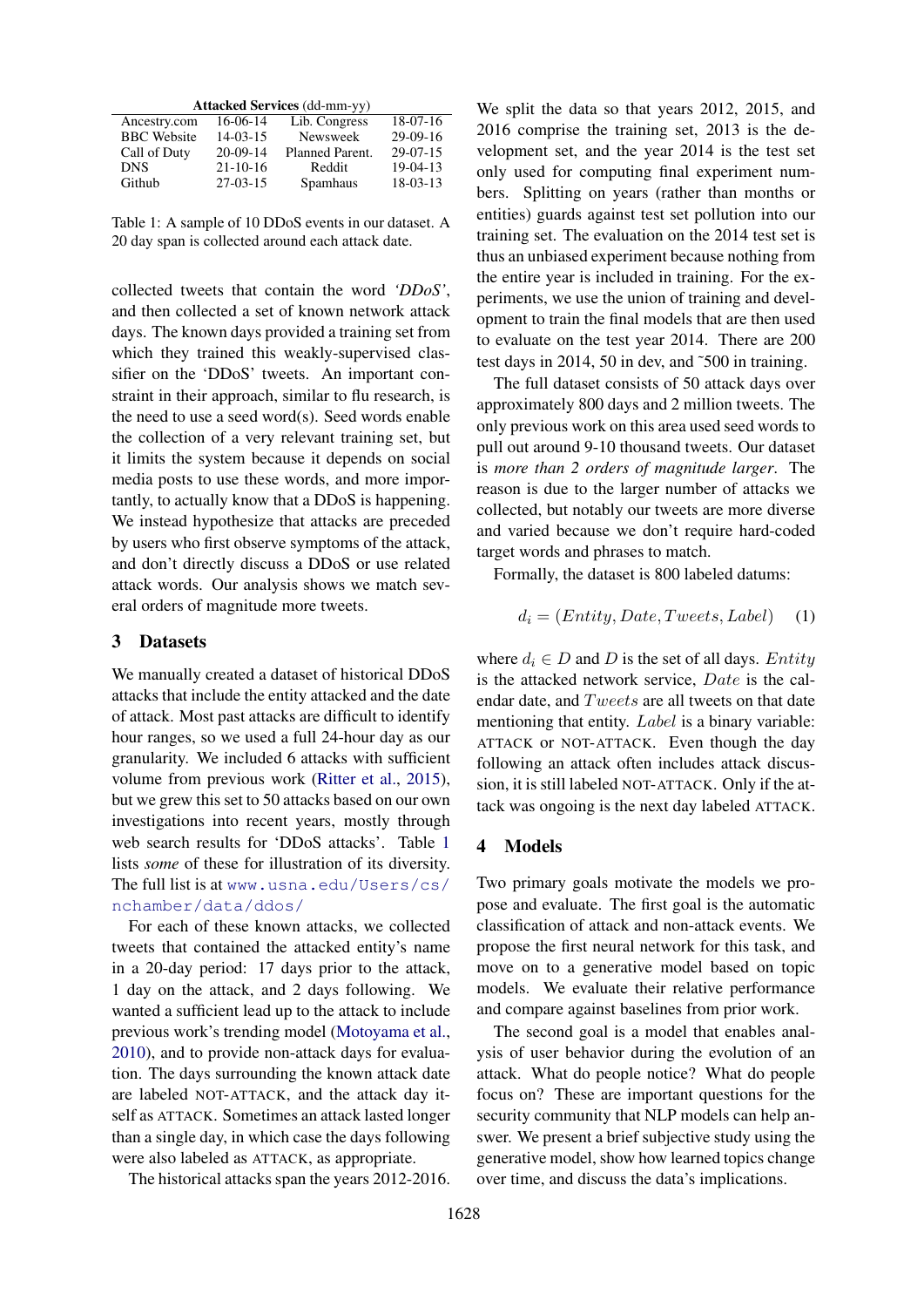#### 4.1 Task Formulation

As discussed in Section 3, our input is labeled datums:  $d_i = (Entity, Date, Tweets, Label).$ Each datum in the training set has a known label of ATTACK or NOTATTACK based on our historical knowledge of which entities were attacked on which days. We thus formulate the task as a binary classification over 24 hour days. We train models with the labeled training set, and report final numbers on test. In order to tune parameters, we use the development set to run grid searches over the models' parameters. The test set was always excluded from these until the final experiments.

# 4.2 Logistic Regression

Our first baseline model is logistic regression with word-based features. The following were used:

Unigrams. All words in the tweets were lowercased and punctuation stripped.

Bigrams. All bigrams are included & lowercased. Start and stop symbols are used for tweet boundaries, and punctuation included as separate tokens. Bigram/Trigram Patterns. Since we know the entity, we parameterize the entity's mention in each tweet, and build bigrams and trigrams around them. For instance, the phrase "reddit is slow" is included as a trigram feature "X is slow". This allows learning across instances, so "spamhaus is slow" is included as the same feature.

We use the Stanford CoreNLP toolkit with default settings to train the model. We removed all features that occurred only once. This model is referred to as LogisticReg below.

#### 4.3 Neural Network Models

Neural networks have made significant advancements in many NLP areas. Two of the main reasons for this are (1) improved representation of the features, and (2) stacking of hidden layers provides a better data fit.

We experimented with two feed-forward neural networks using word embeddings. We first trained a simple one-layer neural network that is similar to logistic regression, but with embeddings as input (instead of frequency counts). This is the Neural-1 model. We then trained a two-layer network with hidden layer  $h$  of size  $m$ , and a softmax output layer to the binary label task. This is the Neural-2 model.

The input to both of these models is as a Continuous Bag of Words (CBOW) model (Mikolov

et al., 2013). Unlike logistic regression, the only features input to the network are unigrams (a tweet's individual tokens). Each unigram  $u$  has a word embedding  $x_u$  of length n, and they are all input as a weighted average. The reader is referred to Mikolov (2013) for more CBOW background.

We do not use pre-trained word embeddings, but instead learn them from our data. The embedding values are initialized randomly  $[0, 1]$  from the uniform distribution. We used DyNet as our modeling toolkit (Neubig et al., 2017).

Overfitting is often a problem with neural networks, and we quickly found our models doing so. We thus applied 0.5 dropout for regularization (Srivastava et al., 2014). We experimented with other dropout values but did not see reliable gains or losses, so kept it at the typical 0.5 value.

We trained other networks without word embeddings, but instead "one-hot vectors" where the vector is the size of the vocabulary. This model did not perform as well and required more memory, so we do not report its results. Additional hidden layers did not improve either, as expected from the observed overfitting.

## 4.4 Constrained Topic Modeling

While the neural models above improve over previous work and baselines, they are difficult to interpret what is actually learned. One of the applications of this paper is to analyze what people discuss during network attacks. The hidden layers and word embeddings are opaque and difficult from which to draw conclusions.

In contrast, a generative model that represents words explicitly as probability distributions allows for easier post-analysis. It also may generalize better to this task because training data is more sparse and noisy. While we have 2 million tweets, orders of magnitude more than previous work, this is still modest in size with 800 days. To make matters worse, the dataset is biased toward NOTATTACK. 95% of the training set is NOTATTACK, leaving few training instances that are actually labeled as ATTACK. As shown in the next section, the neural models tend to overfit to these small signals. Further, we observed that online discussions go through different stages (Section 5.4), and the neural model merges stages to its detriment.

We thus propose a model inspired by Latent Dirichlet Allocation (LDA) (Blei et al., 2003), but a model carefully designed to the unique applica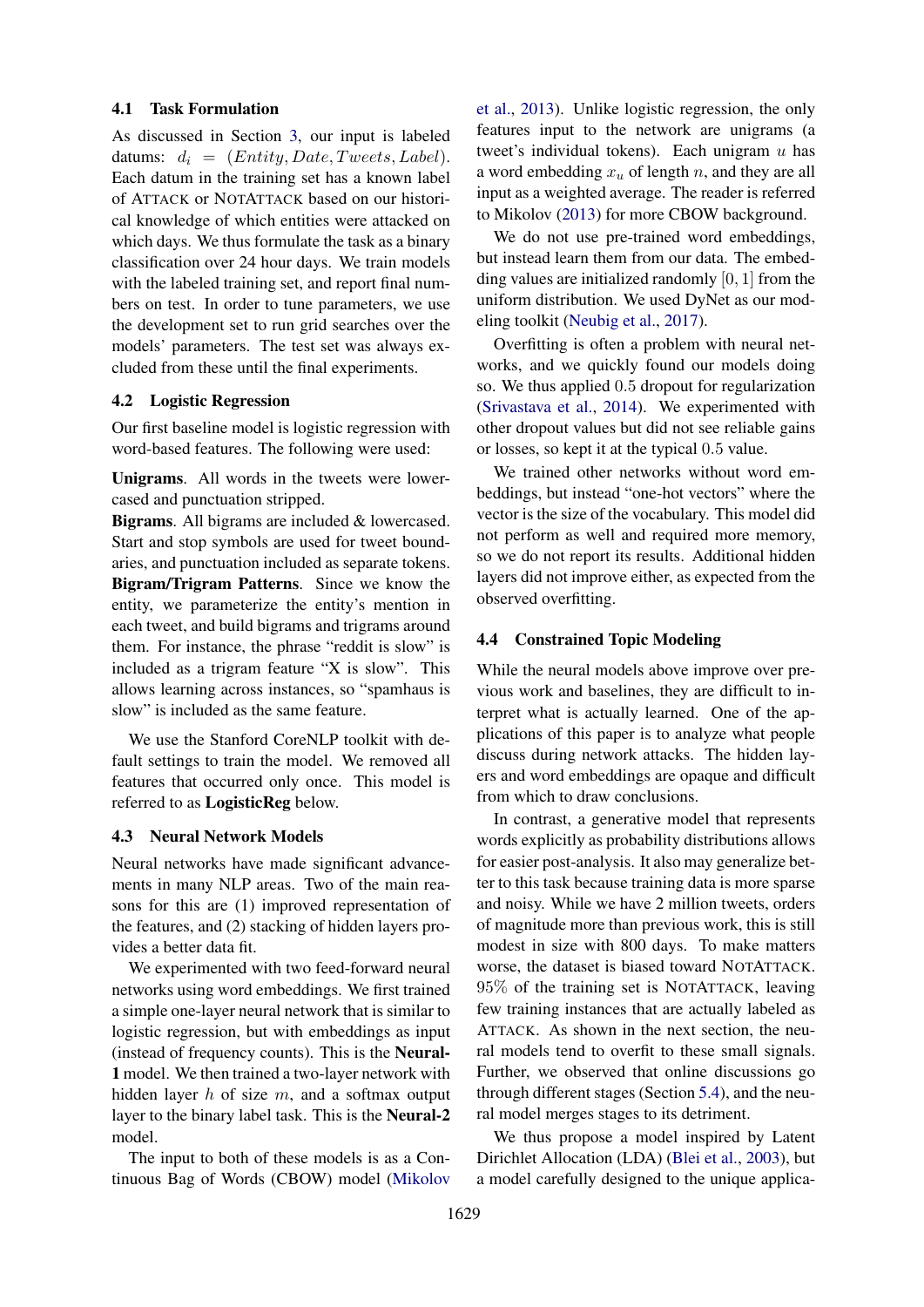tion at hand. For readers unfamiliar with LDA, the model can be thought of as a clustering algorithm, and an overview of LDA and its variants can be found in Blei's survey (Blei, 2012).

## 4.4.1 LDA for Security Events

A traditional LDA model can learn general topics on our dataset with the hope that attack topics bubble up. Our initial experiments found this to be insufficient and the non-attack days were full of distracting topics.

For the goal of analyzing attack discussion, we need to encourage the LDA model to learn attackspecific topics. We draw heavily from Labeled LDA (Ramage et al., 2009). Each word is assigned a topic as in standard LDA, but topics can have a known label from the document. This is relevant to this paper because we know which days are attacks (in training). Thus, when a tweet is on an attack day, we assign the tweet a label ATTACK, and bias the Labeled LDA learner to assign its words to an attack-related topic.

What labels do we have in our data? ATTACK and NOTATTACK labels are first, but we also know which entities are mentioned in tweets, providing labels to learn entity-specific topics. We can label a tweet about reddit as REDDIT, and bias the Labeled LDA algorithm to assign a reddit-specific topic. The following tweet is an example:

#### reddit isn't responding maybe DNS is wrong

This tweet mentions two entities (reddit and dns), and it occurs on a known attack day for reddit in training. This tweet thus has 3 labels (attack, reddit, dns). The tweet's tokens can draw from 1 of 3 topics, which is good but a bit constraining. One of the premises of this paper is that people discuss attacks on social media in a variety of ways (not just one topic). They might discuss hackers, the DDoS attack itself, or just general downtime. The vanilla Labeled LDA (Ramage et al., 2009) is then too strict, but there is a multi-topic extension in the Partially Labeled Dirichlet Allocation (PLDA) (Ramage et al., 2011). PLDA is a version that instead of having one topic per label, it learns  $N_l$ topics for each label l. For our example tweet, tokens can now be labeled with 1 of  $\sum_l N_l$  topics. We use  $N_{attack} = 5$  and  $N_{reddit} = N_{dns} = 5$ in our experiments<sup>2</sup>, so this tweet would sample from 15 topics.

Formally, let a tweet be defined as a document d with words  $w \in W_d$ . Each document has a set of labels  $\Lambda$ . This set  $\Lambda$  always contains the BACK-GROUND label to capture general twitter conversations. Further, if a network or company is mentioned in the document,  $\Lambda$  also contains the company's label (e.g., MICROSOFT). Finally, the label ATTACK is added to  $\Lambda$  if d is an attack day and  $W_d$ includes the attacked network's name. Each word  $w \in d$  has a latent label l and a latent topic  $z_l$ . For readers familiar with plate diagrams, this diagram is shown in Figure 1. Readers will notice its similarity to Ramage et al. (2009) with the addition of a new  $\beta$  parameter and the important change that the attack label is *observed* in training, but *unobserved* in test. When observed (in training), we favor assigning words to attack topics. When unobserved, we want to dissuade but still allow for it when the text strongly favors attack topics. To this end, our PLDA differs from standard use in that  $\psi$ is generated from a non-symmetric dirichlet with hyperparameters  $\boldsymbol{v}$  (a vector of length  $\sum_l N_l$ ) defined as:

$$
v_i = \begin{cases} \alpha, & \text{if } i \notin AttackTopics\\ \beta, & \text{if } i \in AttackTopics \& \text{ attack } \notin \Lambda\\ \beta * 10, & \text{if } i \in AttackTopics \& \text{ attack } \in \Lambda \end{cases}
$$

This is a non-symmetric dirichlet prior that enables attack labels to be chosen  $(\beta)$  without an observed attack day. Every tweet must be able to sample from attack topics because we need to label future unknown (unlabeled) attacks. The PLDA in the literature assumes full labeling at all times, but our task is more difficult. When AT-TACK is observed, its smoothing parameter's value is  $\beta * 10$  because of our heightened certainty, rather than simply  $\beta$  when unobserved.

The number of attack topics  $N_a$  and background topics  $N_b$  was chosen empirically from dev set performance. For simplicity and to avoid overfitting, we chose a single number  $M = 5$  of company topics  $\forall_c N_c = M$  that is the same across all companies and also  $N_{attack} = M$ . Only  $N_b$  was varied in our parameter tuning stage to discover how many background topics were necessary.

Space prohibits a full mathematical description of PLDA, so we direct the reader to Ramage et al. (2011) for details. Those unfamiliar with the above formalities can think of it as a soft clustering of words that is accomplished through sampling.

 $2$ This is about reddit, but each company has its own 5 topics. Experiments have 40 companies for total 200 topics.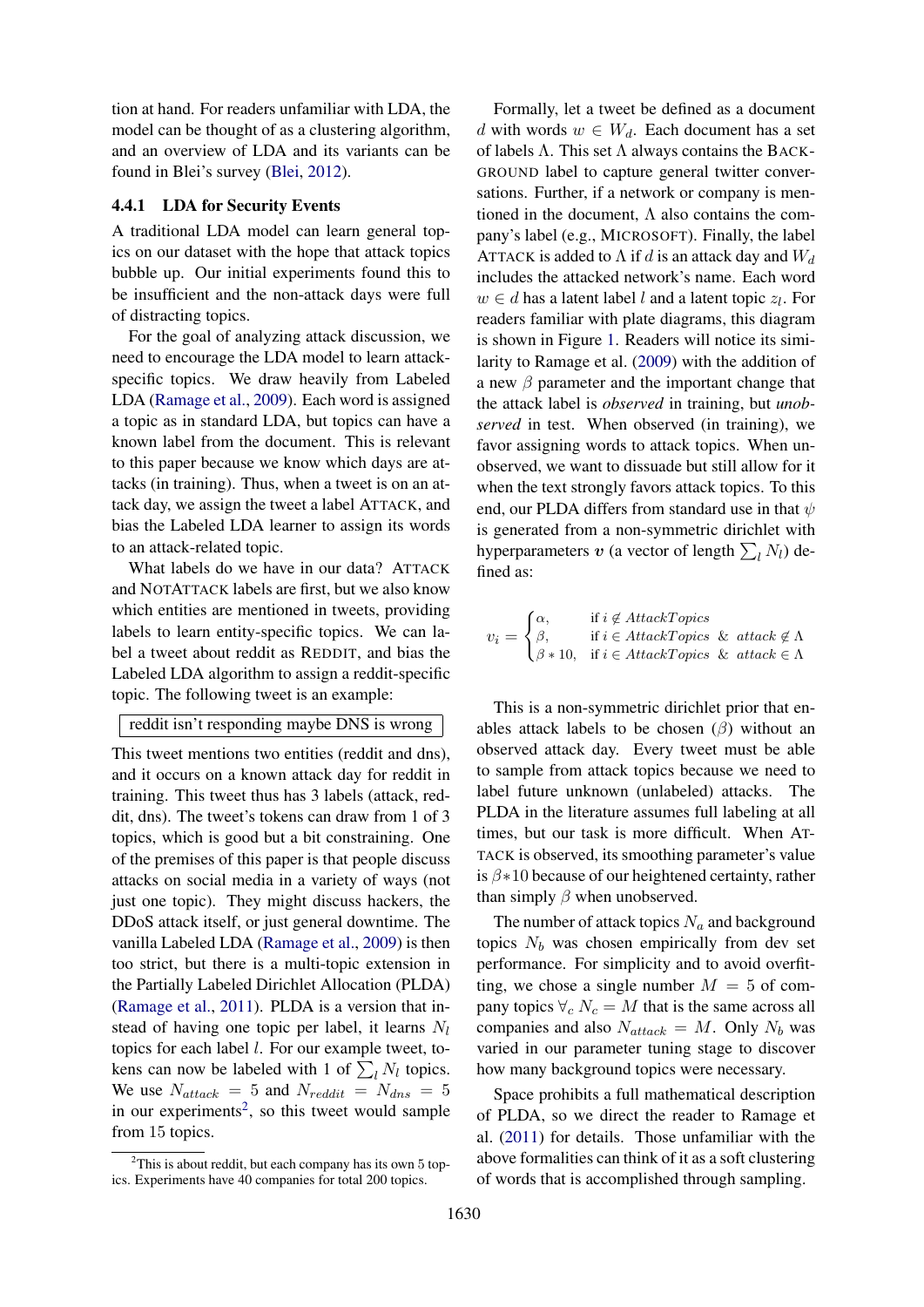

Figure 1: Plate diagram of the partially labeled topic model (PLDAttack). Dotted boxes are example values of a non-attack tweet discussing Reddit.

## 4.4.2 Inference and Classification

Inference in this model is performed with collapsed Gibbs sampling, sampling  $l$  and  $z_l$  in turn while holding all other variables constant. A single iteration requires looping over the entire dataset and assigning labels (topics) to each token on each day. We repeat this process until convergence of the joint probability of the model. After convergence, we hold distributions  $\theta$ ,  $\psi$  constant and run 20 more sampling iterations. Each word is then assigned the topic that was sampled the most in the 20 iterations.

Once sampling completes, this PLDAttack model provides us two very useful tools. First, the assigned topics enables us to use it as a classifier for our target task: DDoS detection from social media. Second, the topics themselves allow us to create timelines of discussions about DDoS attacks. This provides a higher-level analysis of what people say (Learned Topics).

With all words labeled, we want the model to make a prediction about an entity  $e$  on a given day  $d$ . Was the entity attacked<sup>3</sup>? We compute the probability of an attack using the labels themselves without any modification:

$$
P(attack|d) = \frac{\sum_{w \in W_d} 1\{z_w \in Attack\}}{|W_d|}
$$
 (2)

where  $|W_d|$  is the number of words in all tweets on day d and Attack is the set of attack topics.  $1\{x\}$  is the indicator function. If this probability is greater than a threshold, the entity/day is labeled as an attack. Otherwise, it is not an attack.

The cutoff threshold depends on a typical probability that is assigned to tweets, and how frequent an entity is actually mentioned on a given day. We use the development set to identify the optimal cutoff to maximize our F1 score.

## 5 Evaluation and Results

All experiments are conducted on the dataset described in Datasets. The task is a binary classification of ATTACK or NOTATTACK given a day of tweets. All parameters are optimized on the development set: we treat attack days as known on training days, but hidden from the development and test days. We calculate F1 score on the development attack days, and optimize parameters using a basic grid search. For the final reported results, we combine train+dev into one observed training set, and the test set is now included in sampling, but with unobserved attack days. Since the PLDAttack model is probabilistic, all reported numbers are an average of 10 independent runs.

We use ATTACK F1 as the main evaluation target; the harmonic mean between precision and recall. Applications overly concerned with missing attacks would optimize to recall  $R$ . We chose  $F1$  as a happy balance between a quality classifier (good precision  $P$ ) and a useful classifier (good recall  $R$ ). We report all three scores for both the AT-TACK and NOTATTACK labels, but optimize to F1 during parameter search on the development set.

# 5.1 Trending Baselines

Entity Trending: This baseline follows the hypothesis that a website under attack is mentioned more than usual, and language analysis is not required. There is credence to this idea. Much of our data includes a spike in discussion on the attack day (however, some non-attack days show similar frequency spikes). We model frequency trending with an exponential decay function similar to that in Motoyama et al. (2010). It uses an Exponentially Weighted Moving Average:

$$
A_t = \alpha * n_t + (1 - \alpha) * A_{t-1} \tag{3}
$$

where  $A_t$  is the EWMA of day  $t$ ,  $n_t$  is the number of tweets on day t, and  $\alpha$  determines how the current day's count affects the moving average. We then need a threshold  $T_t$  to determine when  $n_t$  is trending. This is based on a moving deviation  $\sigma^2$ :

$$
D_t = n_t - A_{t-1} \tag{4}
$$

 $3$ Or, is the entity currently under attack? This paper is an early detection attempt, leaving live-tracking to future work.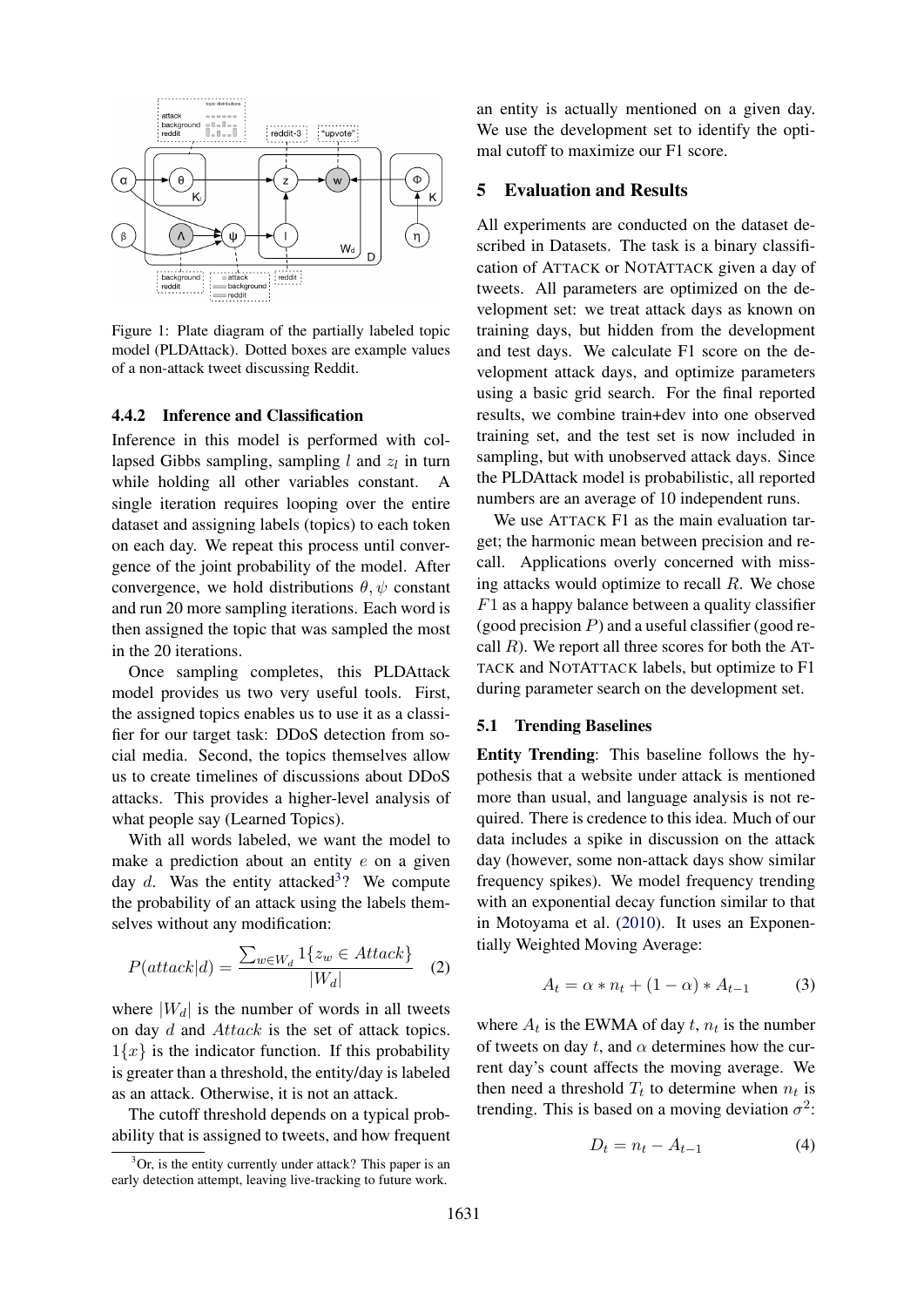|               | <b>Non-Attack</b> |     |     | <b>Attack</b> |     |     |
|---------------|-------------------|-----|-----|---------------|-----|-----|
|               | P                 | R   | F1  | P             | R   | F1  |
| Freq Baseline | .99               | .87 | .92 | .29           | .83 | .43 |
| Motoyama'10   | .97               | .94 | .95 | .35           | .58 | .44 |
| LogisticReg   | .97               | .75 | .85 | .14           | .67 | .24 |
| Neural-1      | .96               | .97 | .96 | .54           | .47 | .49 |
| Neural-2      | .97               | .96 | .96 | .55           | .53 | .53 |
| PLDAttack     | .96               | .96 | .96 | .61           | 52  | .55 |

Table 2: Results on the held-out test set of 200 test datums. Motoyama'10 is a trending phrase baseline.

$$
\sigma_t^2 = \beta * D_t^2 + (1 - \beta) * \sigma_{n-1}^2
$$
 (5)

Given this deviation, the threshold is then:

$$
T_t = M_{t-1} + \epsilon * \sigma_{t-1} \tag{6}
$$

If  $n_t > T_t$  for a day, we signal an ATTACK.

Pattern Trending: This modified baseline exactly duplicates Motoyama et al. (2010). Their approach looks for trending mentions that match the pattern, *'X is down'*. The X is substituted with the company's name. We use the same equation 6, but frequency  $n_t$  is defined as how many tweets contain the pattern (instead of just 'X').

# 5.2 Experiment Results

The test set results for baselines and models are shown in Table 2. All improvements are statistically significant as indicated using McNemar's two-tailed test. The trending baselines have high recall. When an attack is happening, the network does indeed trend on social media. Precision is low, however, because non-security events also cause discussions. The neural models outperform the baselines, and a hidden layer (Neural-2) is definitely needed for increased detection. The training set of 500 documents is still small for neural training, though. Neural models have many parameters, and they overfit to our training set despite regularization with dropout, reducing dimensions, and removing hidden layers. Even still, we improved over the Motoyama baseline by 20% relative F1.

PLDA (PLDAttack) showed the highest precision when classifying an ATTACK. Since its recall was similar to the neural models, it produced the best F1 score. This is a 25% relative improvement over previous work. PLDAttack generalizes to the dataset slightly better than the neural models.

| Topic 2 | Topic 3  | <b>Topic 4</b> | Topic 5    |
|---------|----------|----------------|------------|
| after   | attack   | down           | down       |
| service | ddos     | servers        | anonymous  |
| #news   | under    | site           | megaupload |
| hit     | twitter  | hacked         | takes      |
| attack  | dns      | website        | sites      |
| website | attacks  | goes           | music      |
| hackers | massive  | taking         | claims     |
| #tech   | services | web            | doi        |
|         |          |                |            |

Table 3: The top words in each of 5 attack topics learned from the entire train/test dataset.

We now have two good approaches for detecting attacks: neural models and topic modeling. The remaining question is to analyze what people are actually discussing, and it is here that topic modeling further shines.

#### 5.3 Learned Topics

The generative model is attractive because we can use its learned distributions to produce insight into what people discuss. It is more precise in our experiments, and the neural models are simply too difficult to analyze.

Table 3 shows some of the attack topics that were learned on one of our model's runs (results are an average of training runs). As can be seen, though topics are similar, they capture subtle differences in what people discuss during an attack. The first topic represents tweets about news surrounding the event. These often contain links, and show up after the attack is made known to news agencies. In contrast, topic 3 is more general about servers down and specific services such as email. The fourth topic captures discussion about Anonymous and the claims that the group makes about taking sites down. This was obviously learned as an artifact of our data which contains several Anonymous-related events.

One of the most useful analyses we can do with this type of model is track topic evolution over time. Figure 2 illustrates one attack day and the dramatic jump of the attack topics. For simplicity, we plot the 5 attack topics, and hide the others as they are generally flatter across the bottom. This shows that social media became aware on the 9th hour, and only took one more hour to reach peak intensity. What is perhaps most useful with a timeline is understanding the impact of an attack on its users. There is a fair bit of chatter the day following the event, showing that people do not easily forget such attacks and depending on the entity, this could have effects on how people engage. We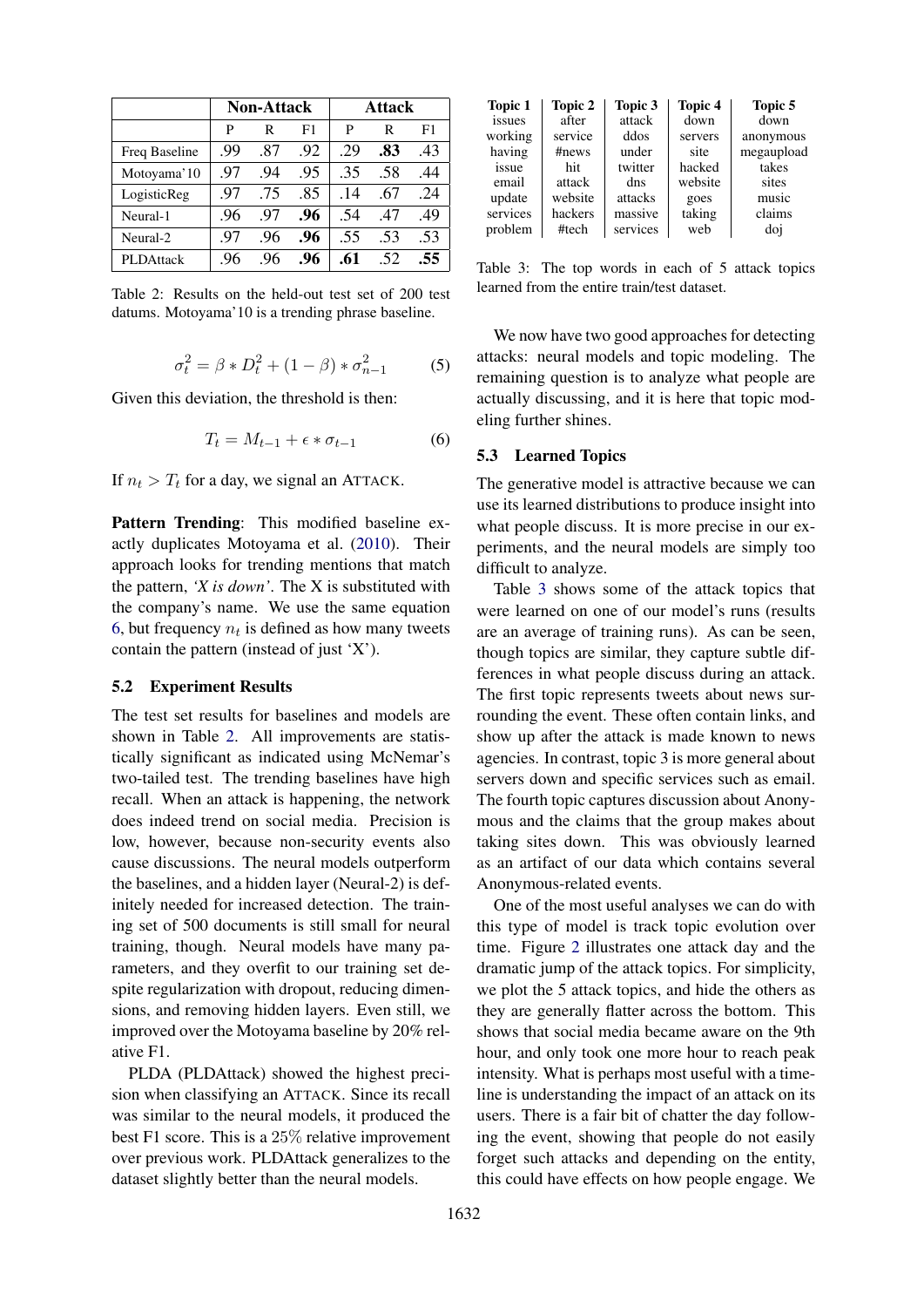

Figure 2: Attack topics during a 3-day period around a DDoS on the Planned Parenthood (PP) website. The attack was announced at 5pm on July 29. The green topic spikes with PP's first tweet about the DDoS. The yellow & brown topics rise hours before the announcement. They decrease after the attack, similar to the red 'news' topic.

also see that Planned Parenthood (in this example) delayed in announcing the attack. Whether this is tactical or simply how long it took to realize the event, PLDAttack offers a natural way to discover just how soon patrons (or the public in general) became aware of the issue without an announcement. Decision making around these events might be guided by helpful NLP tools such as this.

Finally, we note previous work tracked tweets with 'DDoS' in it. There were ~50 such tweets, but our models instead matched *tens of thousands*. Previous seed-based work cannot produce this type of analysis.

#### 5.4 Attack Stages in Online Discussions

To analyze the PLDAttack model's strengths, we split attack days into "spiking" chunks to identify common stages of online chatter. We use topic frequency spikes for Reddit to provide diversity in analysis from the Planned Parenthood Figure 2. Reddit is a community based website attacked on April 19, 2013. We identified four distinct stages of a DDoS attack on social media: (1) Symptom, (2) Inference, (3) Confirmation, and (4) Resumption. Figure 3 shows examples from each stage.

The Symptom Stage is the earliest sign of a problem with user observations of the network service. These aren't comments about malicious attacks, but statements about authentication problems and unresponsive websites. This is the most difficult stage for a learner (false positives). Services can have trouble for a variety of reasons, not necessarily DDoS attacks. Some of our evaluation data includes inoccuous problems, and these caused a decrease in precision.

The Inference Stage includes guesses about the cause of the previous stage's symptoms. These can and do intermix with the Symptom Stage. As seen in the reddit examples in Figure 3, some of the users wonder if they broke reddit rather than a malicious act occurring. We also see an example of someone guessing that it is a DDoS attack, but without actual knowledge of it.

The Confirmation Stage occurs when the website publicly announces an attack. Not all attacks have a public announcement. Our error analysis revealed this to be the cause of several false negatives. When the public is not directly informed, the learning algorithms must rely on symptoms and inferences only. Previous work largely isolated itself to attacks with a Confirmation Stage, for instance, relying on the 'DDoS' keyword to be present (Ritter et al., 2015).

Finally, the Resumption Stage is when the network service is restored. The reddit examples show people commenting on the resumption, and making jokes about the previous situation. Similar to the Symptom Stage, this stage contributes to false positives because it also occurs with normal routine network problems, not just malicious acts.

#### 5.5 Error Analysis

Identifying the four stages above led to a natural method of studying errors in our model. We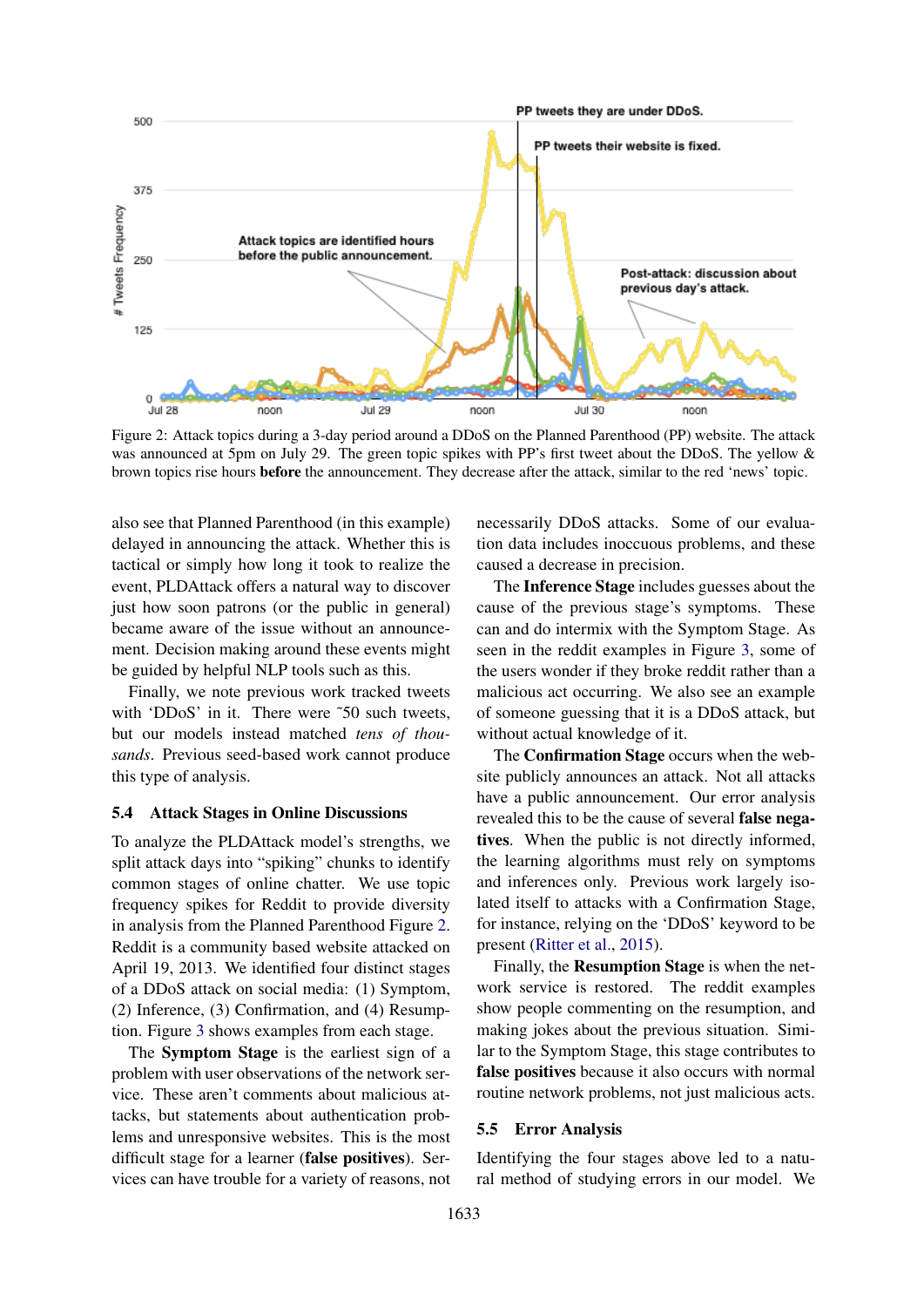#### Symptom Stage

Please come back Reddit! I'm bored. Reddit won't authenticate me. #lifeisover Reddit is calling me a robot and won't let me use it

#### Inference Stage

There is a DDoS attack on Reddit right now? i broke reddit? wat? I think we crashed Reddit #wow

#### Confirmation Stage

wow turns out reddit is being DDoS attacked right now Reddit is experiencing a malicious DDoS attack Reddit's reward for the Boston bombing? DDOS attacks.

#### Resumption Stage

@JpDeathBlade Reddit is back and in full force. Reddit may be returning. It's ok, Reddit is back up. Go home, nothing to see here.

Figure 3: Examples from the four stages of a social media response to DDoS attacks.

chose a sample of false positives and false negatives, and manually looked at these incorrect decisions to align common mistakes with how they related to the 4 stages. Looking at the false positives, the majority are from the Symptom and Inference Stages. Looking at false negatives, we found attacks where the network did not make a public statement, so the Confirmation Stage was missing.

These stages of course do not account for all of the mistakes that are made. Precision is at 61% in our best model, leaving room for improvement. Other reasons for errors included distractor events. For example, the Boston Bombing occurred near the Reddit DDoS. The preceding days included thousands of tweets talking about the *attack* in Boston. This is obviously a different type of attack, and the machine learners were led astray.

#### 5.6 Robustness

A danger in many stochastic processes is finding one good run and only reporting on those results. We thus compare our our model across runs and found the topics to be somewhat robust and steady. We chose five random runs of the best performing model (the one from Figure 2) and focused on the largest attack topic. Is this topic learned in all runs? Not only was the same topic subjectively learned in each run, we graphed the observed frequency of this largest attack topic from 5 of the 10 runs. Not only did it maintain the same frequency, but also the same general shape across the runs. Space prohibits more illustration, but the graph can be found on our data website: www.usna. edu/Users/cs/nchamber/data/ddos/

# 6 Discussion

The core conclusion from our experiments is that social media does indeed contain signals to identify DDoS attacks. Our proposed neural network outperformed previous work (Motoyama et al., 2010) by 20% F1, a very large margin. Even though online users are an *indirect* source of evidence, the 53% F1 from the neural network shows that useful information can be extracted from text.

We further improved results with the generative PLDAttack model based on topic modeling, achieving a smaller 4% increase over the neural net but 25% over the prior trending approach. Although neural networks have significant advantages over LDA-based models, PLDAttack offers advantages by enabling deeper analysis of what people say, what topics are discussed, and how attack discussions evolve over time on Twitter. For instance, it enabled Figure 2 to illustrate the different topics that people discuss during such an event.

Can these results be used in a DDoS detection framework? We believe it can. PLDAttack recall may not be as high as desired, but it can be increased by adjusting the prediction cutoff probability  $\lambda$ . We empirically set the cutoff based on dev set performance to optimize F1. However, a detection system may desire to optimize recall at the expense of precision, thus choosing a lower  $\lambda$ and forcing the system to predict attacks more often. This would increase false positives, but with a human in the loop, it is manageable to monitor.

This paper thus proposed two NLP models for learning to identify DDoS attacks from social media without network data. They leverage *indirect* evidence described by users when they post online about service availability. By identifying the *early topics* before public announcements, we see this as an important step toward a broad-scale monitoring system not dependent on individual network reporting. We hope our datasets and models encourage further efforts in NLP and Computer Security. Models and data are available online: *www.usna.edu/Users/cs/nchamber/data/ddos/*

# 7 Acknowledgments

This work was supported in part by a grant from the Office of Naval Research. We also thank the support of the DoD HPC Modernization Office for enabling our undergraduate education and research. Finally, thanks to EdinburghNLP for hosting me while wrapping up this work. Slàinte!